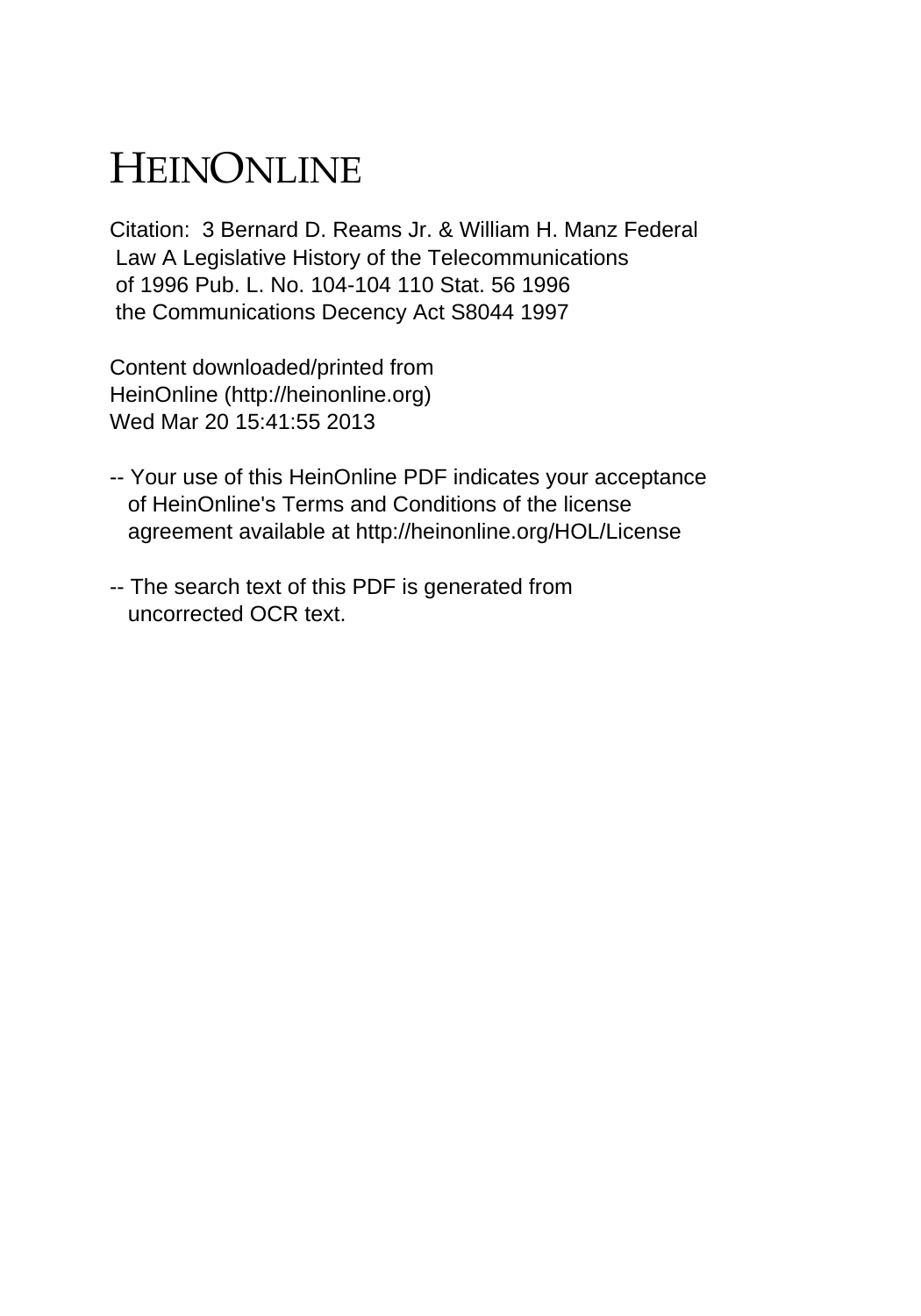"(4) **DETERMINATION BY ATTORNEY 0EN ERAL.-** (a) DELEVATION, the application made<br>under paragraph (1), the Attorney General<br>shall issue a written determination with re-<br>spect to the authorization for which a Reli operating company or its subsidiary or affili-<br>ate has applied. In making such determina-<br>tion, the Attorney General shall review the

whole record.<br>
"(B) Approval...-The Attorney General<br>
shall approve the authorization requested in<br>
any application submitted under paragraph<br>
any application submitted under paragraph<br>
eral finds that there is no substant **blity that such company or its eubsidiaries**<br>or its affiliates could use monopoly power in<br>a telephone exchange or exchange access<br>service market to impede competition in the<br>interLATA telecommunications service marservice market to impede competition in the interLATA telecommunications service market such communications to the set of the set of the set of the set of the set of the set of the requested and deny the remainder of the r

**""(C) PUBLICATION.--Not later than 10 days** after issuing a determination under para-<br>graph (4). the Attorney General shall publish On page **91.** line **I,** after the word "Commis- sion" **add** the words "or the Attorney Gen-

## eral". **THURMOND (AND** OTHERS)

# **AMENDMENT NO, 1265**

Mr. **THURMOND** (for himself, Mr. **D'AMATO. and** Mr. **DEWNE)** proposed an amendment to amendment No. **<sup>1264</sup>** proposed **by** Mr. **DOROAN** to the **bill S.**

**652.** supra, as follows:<br>
On page 82. line 23. strike "after" and all that follows through "services," on page 83, the strike the strike strike the strike of "to the ex-On page 62, line 23, strike "after" and all<br>that follows through "services," on page 63,<br>that follows through "services," on page 63,<br>tent approved by the Commission and the<br>Attorney General of the United States,"<br>On page

**On page** 89. **line 3.** Insert "and Attorney General". after "Commission".

On page 69, line 6, strike "shall" and insert<br>"and the Attorney General shall each".<br>On page 89, line 9, strike "Before" and all<br>that follows through page 89, line 15.<br>On page 89, line 16, insert "BY COMMISSION"<br>On page 89

after "APPROVAL".<br>
"On page 90, line 6, after "necessity", insert:<br>
"In making its determination whether the<br>
requested authorization is consistent with<br>
the public interest, convenience, and neces-<br>
sity, the Commission In **any** market for which authorization **<sup>13</sup>** sought."

On page **90.** between lines **9 and 10.** insert **the** following:

**"(C)** APROVAL **BY ATTORNEY GENERAL.-** "(C) APPROVAL BY ATTORNEY OENERAL—<br>The Attorney General may only approve the<br>subhritted under paragraph (1) if the Attorney General finds that the effect of such a<br>u-thermal finds that the effect of such authorization wil competition, or tensi of cerate a monopoly in<br>any line of commerce in any section of the<br>country. The Attorney General may approve<br>all or part of the request. If the Attorney<br>General does not approve an application<br>under t application.".<br>
On page 90, line 12, strike "shall" and in-

**On** page **89,** line **12.** strike "shall" and **in-** sert **in** lieu thereof "and the Attorney Gen- **eral** shall each".

**Page 83,** line **17,** insert "or the Attorney General" after "commission".

On page **90.** line **19.** Insert "and the Attor- ney General" after "Commission".

**CONGRESSIONAL RECORD** — SENATE

Our page st, line 1, insert 'or the Attorney<br>General' before "for judicial review".<br>On page 99, line 15, strike out "Commission<br>authorizes" and insert in lieu thereof "Commission<br>mission and the Attorney General author-<br>tr

**<sup>I</sup>**On page **89.** line **10.** insert "and the Attor **-** ney General" after "Commlslon".

## **HOLLINGS (AND DASCHLE)**

AMENDMENT NO. 1266<br>Mr. HOLLINGS (for himself and Mr. **<sup>1</sup>**Mr. HOLLINGS (for himself and Mr **I DASCHLB)** proposed an amendment **tu** the **bill 8. 652.** supra. **as** follows:

**i1ng'** On page **13.** alter line **25,** insert the follow

**SEC. 107. COORDINATION FOR TKLECOMMUNI**<br>CATTONS NETWORK-LEVIL INTER-<br>OPERABILITY.<br>
(a) IN GENERAL.-TO promote nondiscrim-<br>
inatory access to telecommunications net-<br>
works by the broadest number of users and

works by the broadest number of users and<br>vendors of communications products and<br>services through—<br>(1) coordinated telecommunications net-<br>work planning and design by common car-<br>riers and other providers of telecommuni-<br>c

networks, and of devices with such networks,<br>to ensure the ability of users and informa-<br>tion 'providers to seamlessly and trans-<br>parently transmit and receive information<br>between and across telecommunications net-<br>works,

the Commission may participate, in a man-<br>the Commission with its authority and prac-<br>tice prior to the date of enactment of this<br>Act, in the development by appropriate vol-<br>untary industry standards-setting organizations to promote telecommunications net-<br>work-level interoperability. **(b)** DEFINITION OF TELECOMMUNICATIONS **m** 

**NETWORK-LEVEL INTEROPERABILTTY.—As used in this section. the term ''telecommuni**cations network-level interoperabillty" means the ability of 2 or **more** telecommunications networks to communicate and inter- act In concert with each other **to** exchange

information without degeneration. **(C)** COMMISSION'S AUTHOIrY NOT Loss- irrD.-Nothing In this section shall be con- strued **as** limiting the existing authority **of** the Commission.<br>On page 66, line 13, strike the closing

On page 66, line 13, strike the closing<br>quotation marks and the second period.<br>On page 66, between lines 13 and 14, insert<br>the following:<br>"(6) Acquisirions; join't ventures; PART-

NERSHIPS: JODIT USE OF FACILITIES.—NO local<br>"GAL LOCAL EXCHANGE CARRIERS.—NO local<br>exchange carrier or any affiliate of such carrier overed by, controlled by, or<br>trier owned by, operated by, controlled by, or<br>under common than a **10** percent financial Interest, or any management Interest, In any cable operator

management interest, in any cable operator<br>management interest, in any cable operator<br>change calle service within the local ex-<br>change carrier's telephone service area.<br>"(6) CaBLE OFRAATORS.-No cable operator or<br>affiliate

"(C) JOINT VENTURE-A local exchange<br>carrier and a cable operator whose telephone<br>service area and cable franchise area, respec-<br>tively, are in the same market may not<br>enter into any joint venture or partnership **to** provide video programming directly **to** subscribers or to provide telecommuni-cations services within such market.

**"(D)** EXCEPTION.-Notwithstanding sub-<br>paragraphs (A), (B), and (C) of this paraparagraphs (A), (B), and (C) of this para-<br>
1 graph, a local exchange carrier with respect<br>  $\sim$  to a cable system located in its telephone<br>
between response of a cable operator with re-<br>
spect to the facilities of a local interest in, or enter into a joint venture or<br>partnership with such aystem or facilities to<br>the extent that such system or facilities<br>only serve incorporated or unincorporated—<br>"(i) places or territories that have fewer<br>th

**"(II) are** outslde **an** urbanized area. **AS de-Sfined by** the Bureau **of** the Census. **"(El** WArVEE.-The **Commission** may waive

the restrictions of subparagraph  $(A)$ ,  $(B)$ ,  $C$ <br>  $(C)$  only if the Commission determines that,<br>
because of the nature of the market served<br>
by the affected cable system or facilities<br>
used to provide telephone exchange se

**<sup>I</sup>**exchange carrier would be subjected to undue economic distress **by** the enforcement

**of such provisions. "**<br>" (ii) the system or facilities would not be economically viable if such provisions were<br>enforced, or

' **"ll)** the anticompetitive effects of the **proposed** transaction **are** clearly outweighed in the public interest **by** the probable effect of the transaction in meeting the convenience and needs of the community **to** be served.

"(F) **JOINT** USn.-Notwithstanding subparagraphs **(A)**, **(B)**, and **(C)**, a telecommunications carrier may obtain within such car-<br>rier's telephone service area, with the concurrence of the cable operator on the rates, terms, and conditions, the use of that port-<br>tion of the transmission facilities of such a<br>cable system extending from the last multituser terminal to the premises of the<br>end user in excess of the capacity that the<br>cable operator uses to provide its own cable<br>eervices. A cable operator that provides ac-<br>cess to such portion of its transmission facilities **to** one telecommunications carrier shall provide nondiscriminatory access to such portion **of its** transmission facilities to any other telecommunications carrier requesting such access.<br>
"(G) SAVING8 CLAUSE.-Nothing in this

paragraph affects the authority of a local than<br>chises or acquisition of a cable operator, or a chises or acquisition of a cable operator, or a<br>State Commission (in the case of the acquisition of a local excelance<br>State C

quisition, or joint venture.".<br>On page 70. line 7. strike "services." and<br>insert "services provided by cable systems<br>other than small cable systems, determined

on a per-channel basis as of June 1, 1995, and<br>redetermined, and adjusted if necessary,<br>correctermined, and adjusted if necessary,<br>On page 70, line 21, strike "area." and in-<br>sert "area, but only if the video program-<br>ming

Ing' **3() LOCAL MARKET'IOG** AGREEMEWr.-Nothing

in this Act shall be construed to prohibit the<br>continuation or renewal of any television<br>local marketing agreement that is in effect<br>on the date of enactment that is incompliance with the Commission's

regulations. On page **88.** line **4.** strike **"area."** and Insert **"area** or until **36** months have **Passed** since the enactment of the Telecommunications Act **of 1995.** whichever Is earlier.".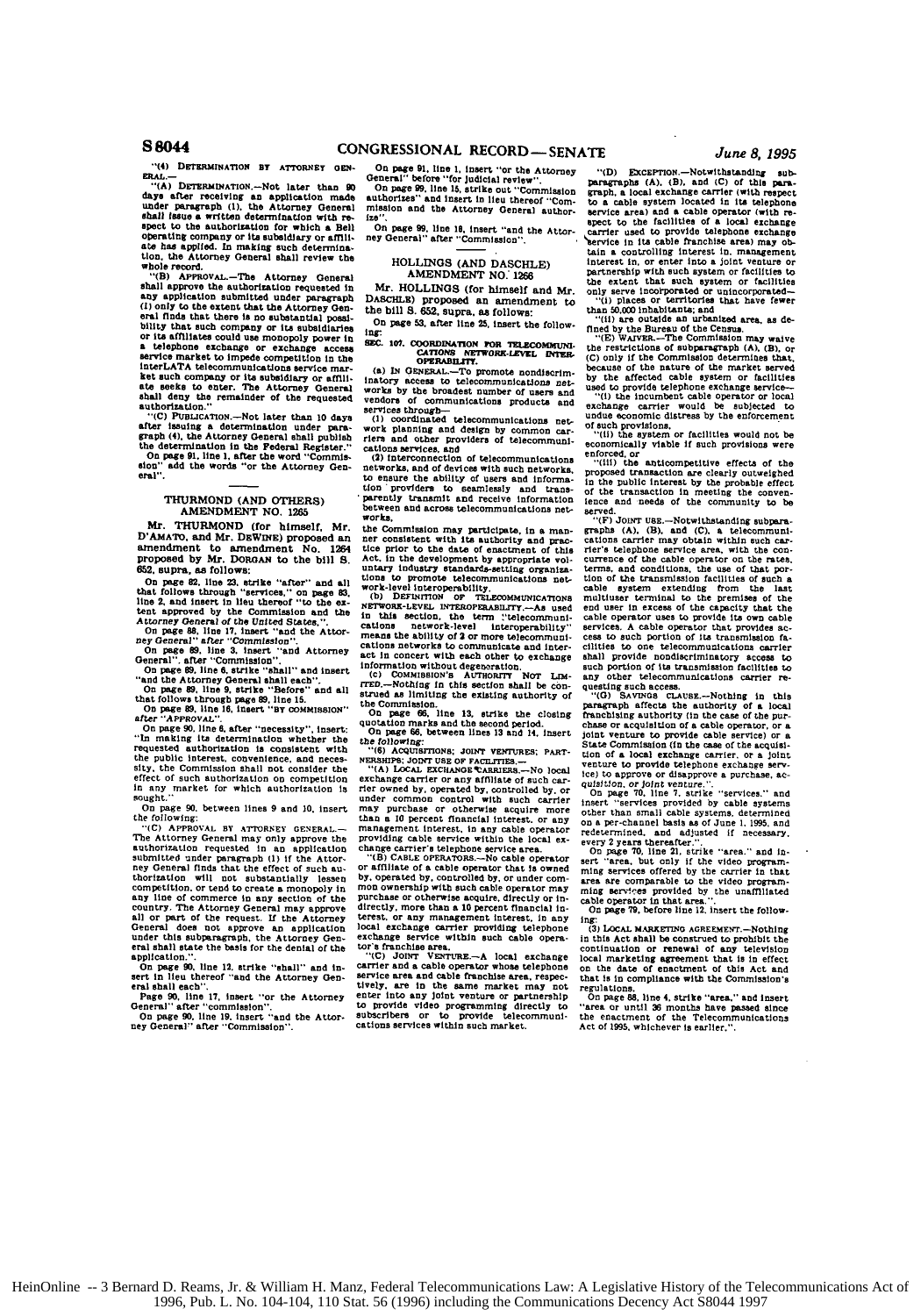Document No. **30**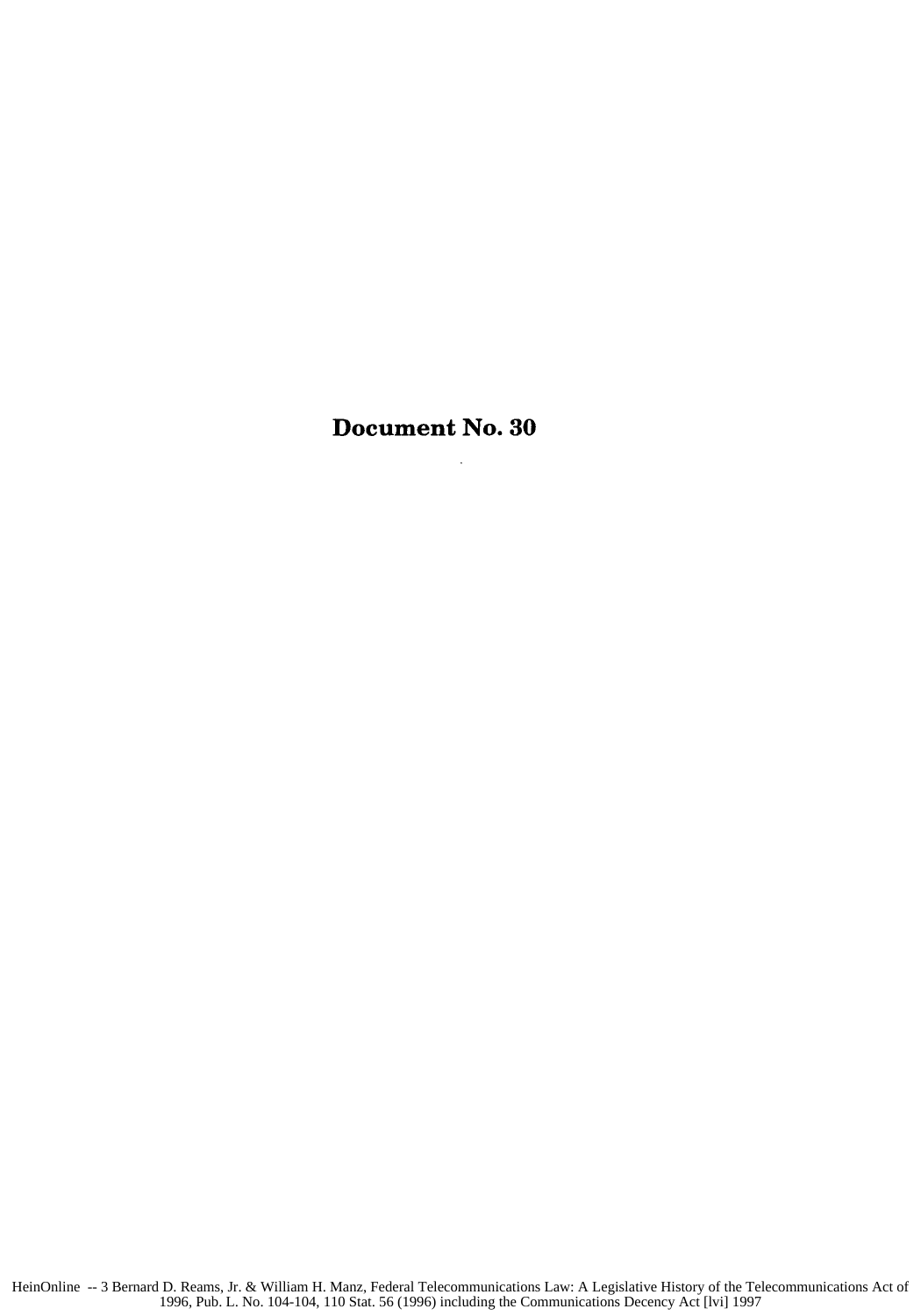HeinOnline -- 3 Bernard D. Reams, Jr. & William H. Manz, Federal Telecommunications Law: A Legislative History of the Telecommunications Act of 1996, Pub. L. No. 104-104, 110 Stat. 56 (1996) including the Communications Decency Act [lvii] 1997